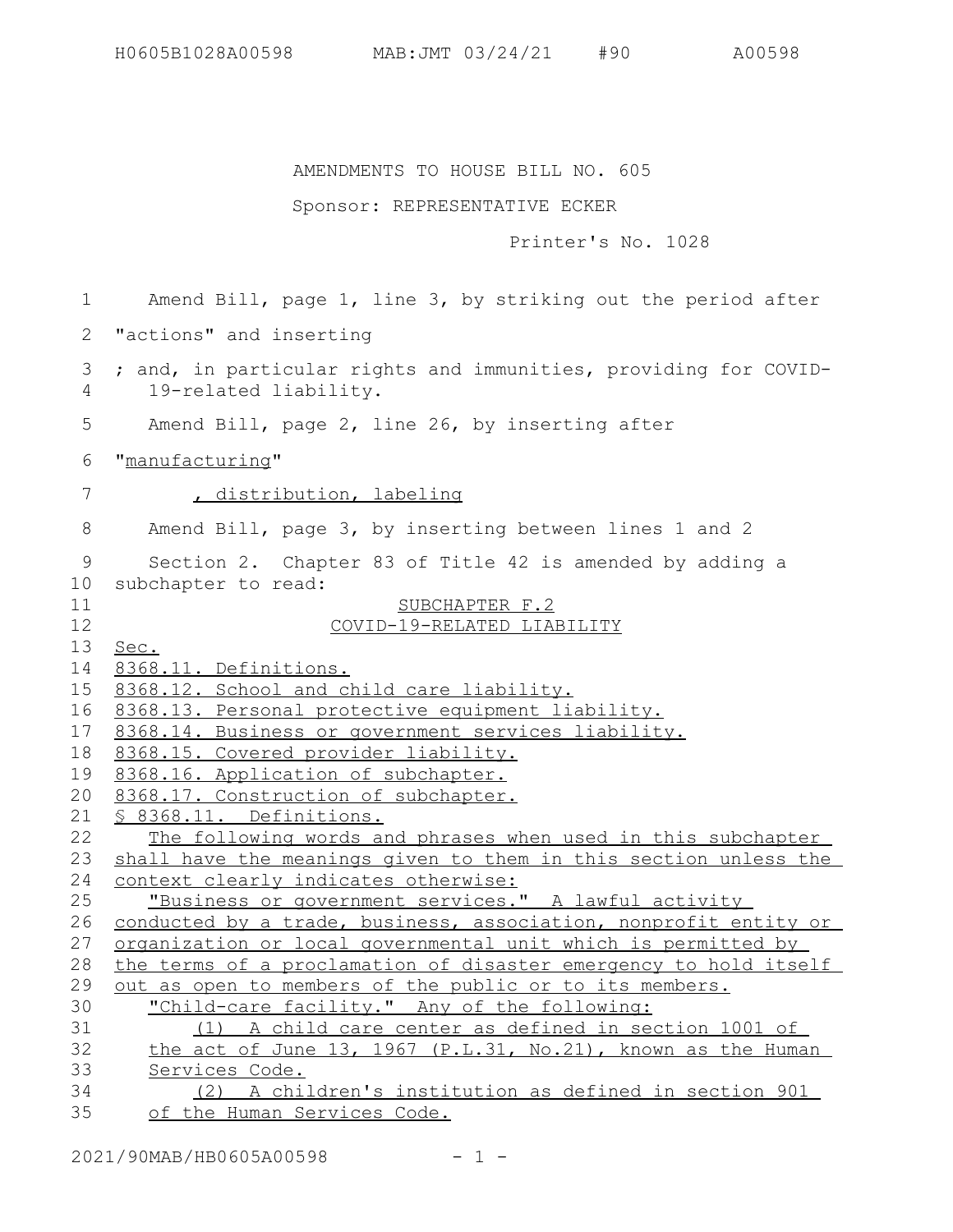| $\mathbf 1$      | (3) A family child care home as defined in section 1001                               |
|------------------|---------------------------------------------------------------------------------------|
| $\mathbf{2}$     | of the Human Services Code.                                                           |
| 3                | (4) An individual employed or contracted by a person                                  |
| $\overline{4}$   | under paragraph $(1)$ , $(2)$ or $(3)$ .                                              |
| 5                | "Covered provider." Any of the following:                                             |
| 6                | (1) A health care practitioner as defined in section 103                              |
| $\boldsymbol{7}$ | of the act of July 19, 1979 (P.L.130, No.48), known as the                            |
| $8\,$            | Health Care Facilities Act.                                                           |
| $\overline{9}$   | (2) A health care provider, including a registered                                    |
| 10               | nurse, licensed by a state or a political division of the                             |
| 11               | United States. This paragraph includes licensure pursuant to                          |
| 12               | a waiver.                                                                             |
| 13               | (3) A health care facility as defined in section 802.1                                |
| 14               | of the Health Care Facilities Act, including a hospital                               |
| 15               | caring exclusively for the mentally ill. This paragraph                               |
| 16               | includes a facility authorized to operate pursuant to a                               |
| 17               | waiver.                                                                               |
| 18               | (4) A temporary site operated by a health care facility                               |
| 19               | under paragraph (3) during the proclamation of disaster                               |
| 20               | emergency.                                                                            |
| 21               | (5) A health care provider as defined in section 103 of                               |
| 22               | the Health Care Facilities Act or another legal entity whose                          |
| 23               | primary purpose is the provision of medical care for a health                         |
| 24               | care provider.                                                                        |
| 25               | (6) A facility as defined in section 1001 of the Human                                |
| 26               | Services Code or a parent organization of the facility.                               |
| 27               | (7) A business, institution of higher education,                                      |
| 28               | facility or organization, which provides a venue for the                              |
| 29               | provision of medical care.                                                            |
| 30               | (8) A licensed, certified, registered or authorized                                   |
| 31               | person providing emergency medical services as defined in 35                          |
| 32               | Pa.C.S. § 8103 (relating to definitions). The term includes                           |
| 33               | an emergency medical services vehicle operator.                                       |
| 34               | (9) An emergency medical services agency as defined in                                |
| 35               | 35 Pa.C.S. § 8103. This paragraph includes a parent                                   |
| 36<br>37         | organization of the agency.<br>(10) A person engaged in nursing care as defined in 28 |
| 38               | Pa. Code § 201.3 (relating to definitions), if the nursing                            |
| 39               | care:                                                                                 |
| 40               | (i) is in support of the activities of daily living                                   |
| 41               | and other instrumental activities of daily living as                                  |
| 42               | defined in 55 Pa. Code § 2600.4 (relating to definitions)                             |
| 43               | or 2800.4 (relating to definitions) and other                                         |
| 44               | instrumental activities; or                                                           |
| 45               | (ii) consists of covered services which nursing care                                  |
| 46               | providers are obligated to deliver or arrange under their                             |
| 47               | requirements of licensure.                                                            |
| 48               | (11) A clinical laboratory:                                                           |
| 49               | (i) certified under section 353 of the Public Health                                  |
| 50               | <u>Service Act (58 Stat. 682, 42 U.S.C. § 263a); or</u>                               |
| 51               | (ii) licensed under the act of September 26, 1951                                     |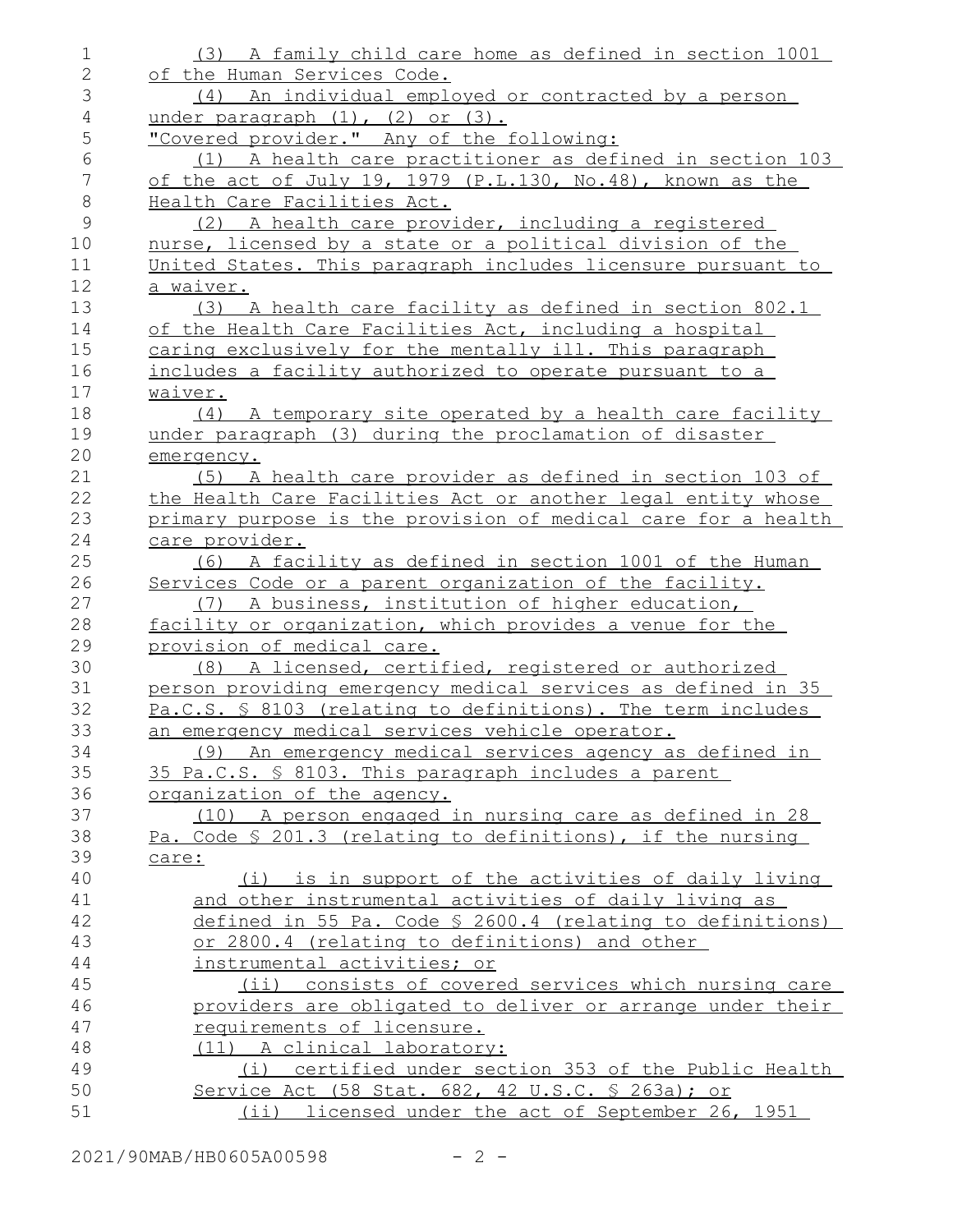| 1              | (P.L.1539, No.389), known as The Clinical Laboratory Act.                               |
|----------------|-----------------------------------------------------------------------------------------|
| $\overline{2}$ | (12) An individual employed or contracted by a person                                   |
| 3              | under paragraph $(1)$ , $(2)$ , $(3)$ , $(4)$ , $(5)$ , $(6)$ , $(7)$ , $(8)$ , $(9)$ , |
| $\overline{4}$ | (10) or (11), who is involved in providing medical care.                                |
| 5              | "COVID-19." The novel coronavirus as identified in the                                  |
| 6              | proclamation of disaster emergency issued by the Governor on                            |
| 7              | March 6, 2020, published at 50 Pa.B. 1644 (March 21, 2020).                             |
| 8              | <u>"Institution of higher education." The term includes any of</u>                      |
| $\mathsf 9$    | the following:                                                                          |
| 10             | (1) A community college operating under Article XIX-A of                                |
| 11             | the act of March 10, 1949 (P.L.30, No.14), known as the                                 |
| 12             | Public School Code of 1949.                                                             |
| 13             | The State System of Higher Education. This paragraph<br>(2)                             |
| 14             | includes a university within the system.                                                |
| 15             | The Pennsylvania State University, the University of<br>(3)                             |
| 16             | Pittsburgh, Temple University, Lincoln University or an                                 |
| 17             | institution designated as State-related by the Commonwealth.                            |
| 18             | (4) The Thaddeus Stevens College of Technology and The                                  |
| 19             | Pennsylvania College of Technology.                                                     |
| 20             | A rural regional college operating under Article<br>(5)                                 |
| 21             | XIX-G of the Public School Code of 1949.                                                |
| 22             | (6) An institution of higher education located in and                                   |
| 23             | incorporated or chartered by the Commonwealth and entitled to                           |
| 24             | confer degrees under 24 Pa.C.S. § 6505 (relating to power to                            |
| 25             | confer degrees) and as provided for by the standards and                                |
| 26             | qualifications prescribed by the State Board of Education                               |
| 27             | under 24 Pa.C.S. Ch. 65 (relating to private colleges,                                  |
| 28             | universities and seminaries).                                                           |
| 29             | (7) A private school licensed under the act of December                                 |
| 30             | 15, 1986 (P.L.1585, No.174), known as the Private Licensed                              |
| 31             | Schools Act.                                                                            |
| 32             | (8) A foreign corporation approved to operate an                                        |
| 33             | educational enterprise under 22 Pa. Code Ch. 36 (relating to                            |
| 34             | foreign corporation standards).                                                         |
| 35             | (9) A community education council operating under                                       |
| 36             | Article XIX-D of the Public School Code of 1949.                                        |
| 37             | "Local governmental unit." A municipality or local                                      |
| 38             | authority.                                                                              |
| 39             | "Person." A natural person, corporation, firm, association,                             |
| 40             | organization, partnership, limited liability company, business,                         |
| 41             | trust, business trust, estate or foundation.                                            |
| 42             | "Personal protective equipment." A device, equipment,                                   |
| 43             | substance or material, recommended by the Centers for Disease                           |
| 44             | Control and Prevention, Food and Drug Administration,                                   |
| 45             | Environmental Protection Agency, Department of Homeland Security                        |
| 46             | or another Federal authority or the Department of Health to                             |
| 47             | prevent, limit or slow the spread of COVID-19, such as                                  |
| 48             | respirators, masks, surgical apparel, gowns, gloves and other                           |
| 49             | apparel intended for a medical purpose. The term includes                               |
| 50             | sanitizers and disinfectants.                                                           |
| 51             | "Proclamation of disaster emergency." A proclamation of                                 |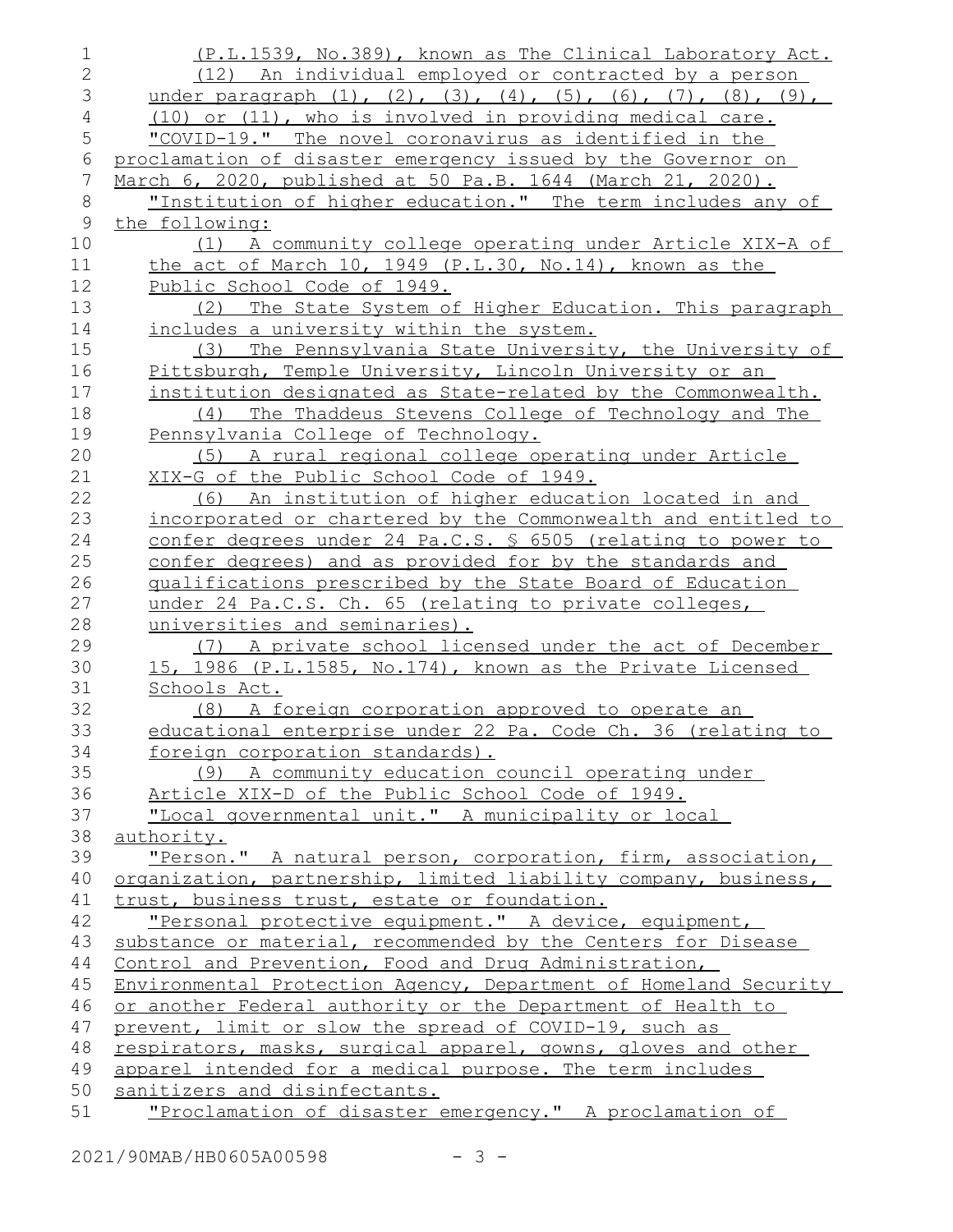| 1           | disaster emergency issued by the Governor relating to COVID-19   |
|-------------|------------------------------------------------------------------|
| 2           | and any renewal of the state of disaster emergency, including    |
| 3           | the proclamation of disaster emergency issued by the Governor on |
| 4           | March 6, 2020, published at 50 Pa.B. 1644 (March 21, 2020), and  |
| 5           | any renewal of the state of disaster emergency.                  |
| 6           | "Public health directives." Orders or guidelines issued by       |
| 7           | the Federal or State government regarding any of the following:  |
| $\,8\,$     | (1) The manufacturing, distribution, labeling or use of          |
| $\mathsf 9$ | personal protective equipment during the proclamation of         |
| 10          | disaster emergency.                                              |
| 11          | (2) Treatment or testing of individuals with or                  |
| 12          | reasonably believed to have COVID-19.                            |
| 13          | Steps necessary or recommended to prevent, limit or<br>(3)       |
| 14          | slow the spread of COVID-19.                                     |
| 15          | "School entity." Any school district, charter school, cyber      |
| 16          | charter school, regional charter school, chartered school for    |
| 17          | the deaf and blind, private school, nonpublic school,            |
| 18          | prekindergarten, intermediate unit, area career and technical    |
| 19          | school, approved private school or institution of higher         |
| 20          | education operating within this Commonwealth. The term includes  |
| 21          | an individual employed by or contracted by a school entity.      |
| 22          | § 8368.12. School and child care liability.                      |
| 23          | (a) Limited liability.--Notwithstanding any other provision      |
| 24          | of law, a school entity or child-care facility shall not be      |
| 25          | civilly liable for damages or personal injury relating to an     |
| 26          | actual or alleged exposure to COVID-19, absent a showing, by     |
| 27          | clear and convincing evidence, of gross negligence,              |
| 28          | recklessness, willful misconduct or intentional infliction of    |
| 29          | harm.                                                            |
| 30          | (b) Compliance with public health directives.--An act or         |
| 31          | omission in compliance with, or in a good faith belief that the  |
| 32          | act or omission is in compliance with, public health directives  |
| 33          | shall not be considered gross negligence, recklessness, willful  |
| 34          | misconduct or intentional infliction of harm.                    |
| 35          | \$ 8368.13. Personal protective equipment liability.             |
| 36          | (a) Manufacturers, distributors and labelers.--All of the        |
| 37          | following apply:                                                 |
| 38          | (1) Notwithstanding any other provision of law, a person         |
| 39          | that manufactures, distributes or labels personal protective     |
| 40          | equipment shall not be civilly liable for damages or personal    |
| 41          | injury related to actual or alleged exposure to COVID-19 in      |
| 42          | connection with the use of personal protective equipment,        |
| 43          | absent a showing, by clear and convincing evidence, of gross     |
| 44          | negligence, recklessness, willful misconduct or intentional      |
| 45          | infliction of harm if the person commenced manufacturing,        |
| 46          | distributing or labeling:                                        |
| 47          | (i) only in connection with a proclamation of                    |
| 48          | disaster emergency; or                                           |
| 49          | (ii) in accord with the same standards to which it               |
| 50          | manufactured, distributed or labeled the equipment before        |
| 51          | a proclamation of disaster emergency, unless the                 |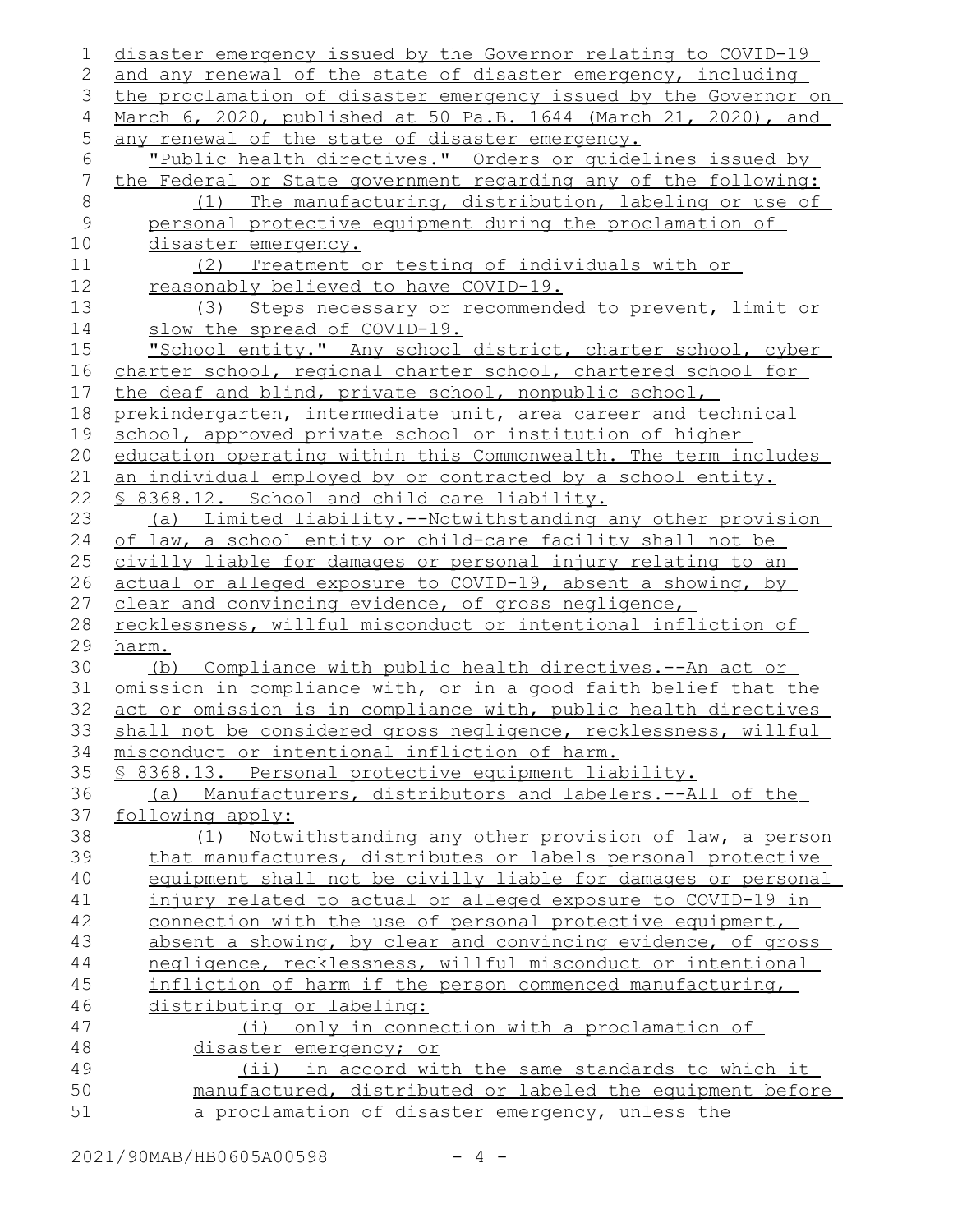| $\mathbf 1$    | equipment is clearly labeled to indicate otherwise.                                                                                |
|----------------|------------------------------------------------------------------------------------------------------------------------------------|
| $\overline{2}$ | An act or omission in compliance with, or in a good<br>(2)                                                                         |
| 3              | faith belief that the act or omission was in compliance with,                                                                      |
| $\overline{4}$ | public health directives shall not be considered gross                                                                             |
| 5              | negligence, recklessness, willful misconduct or intentional                                                                        |
| 6              | infliction of harm.                                                                                                                |
| 7              | $(b)$ Users.--                                                                                                                     |
| $\,8\,$        | (1) Notwithstanding any other provision of law, a person                                                                           |
| $\mathcal{G}$  | that uses or employs personal protective equipment during the                                                                      |
| 10             | proclamation of disaster emergency in compliance with public                                                                       |
| 11             | health directives related to the personal protective                                                                               |
| 12             | equipment shall not be civilly liable for damages or personal                                                                      |
| 13             | injury related to use of the personal protective equipment,                                                                        |
| 14             | absent a showing, by clear and convincing evidence, of gross                                                                       |
| 15             | negligence, recklessness, willful misconduct or intentional                                                                        |
| 16             | infliction of harm.                                                                                                                |
| 17             | (2) An act or omission in compliance with, or in a good                                                                            |
| 18             | faith belief that the act or omission was in compliance with,                                                                      |
| 19             | public health directives shall not be considered gross                                                                             |
| 20             | negligence, recklessness, willful misconduct or intentional                                                                        |
| 21             | infliction of harm.                                                                                                                |
| 22             | (c) Federal protections.--This section applies only to a                                                                           |
| 23             | person who does not enjoy liability protections under the Public                                                                   |
| 24             | Readiness and Emergency Preparedness (PREP) Act (42 U.S.C. §                                                                       |
| 25             | 247d-6d et seq.).                                                                                                                  |
| 26             | § 8368.14. Business or government services liability.                                                                              |
| 27             | (a) Limited liability.--Notwithstanding any other provision                                                                        |
| 28             | of law, a person providing business or government services shall                                                                   |
| 29             | not be civilly liable for damages or personal injury, related to                                                                   |
| 30             | an actual or alleged exposure to COVID-19, absent a showing, by                                                                    |
| 31             | clear and convincing evidence, of gross negligence,                                                                                |
| 32             | recklessness, willful misconduct or intentional infliction of                                                                      |
| 33             | harm.                                                                                                                              |
| 34             | (b) Compliance with public health directives.--An act or                                                                           |
| 35             | omission in compliance with, or in a good faith belief that the                                                                    |
| 36             | act or omission is in compliance with, public health directives<br>shall not be considered gross negligence, recklessness, willful |
| 37<br>38       |                                                                                                                                    |
| 39             | misconduct or intentional infliction of harm.<br>§ 8368.15. Covered provider liability.                                            |
| 40             | (a) Limited liability.--Notwithstanding any other provision                                                                        |
| 41             | of law, a covered provider shall not be civilly liable for                                                                         |
| 42             | damages or personal injury, related to any of the following,                                                                       |
| 43             | absent a showing, by clear and convincing evidence, of gross                                                                       |
| 44             | negligence, recklessness, willful misconduct or intentional                                                                        |
| 45             | infliction of harm:                                                                                                                |
| 46             | (1) Provision of treatment or testing for COVID-19 to                                                                              |
| 47             | patients who have been exposed to or whom a covered provider                                                                       |
| 48             | reasonably believes may have been exposed to COVID-19.                                                                             |
| 49             | (2) An act or omission proximately caused by:                                                                                      |
| 50             | shortage of equipment, supplies or personnel<br>(i)                                                                                |
| 51             | which:                                                                                                                             |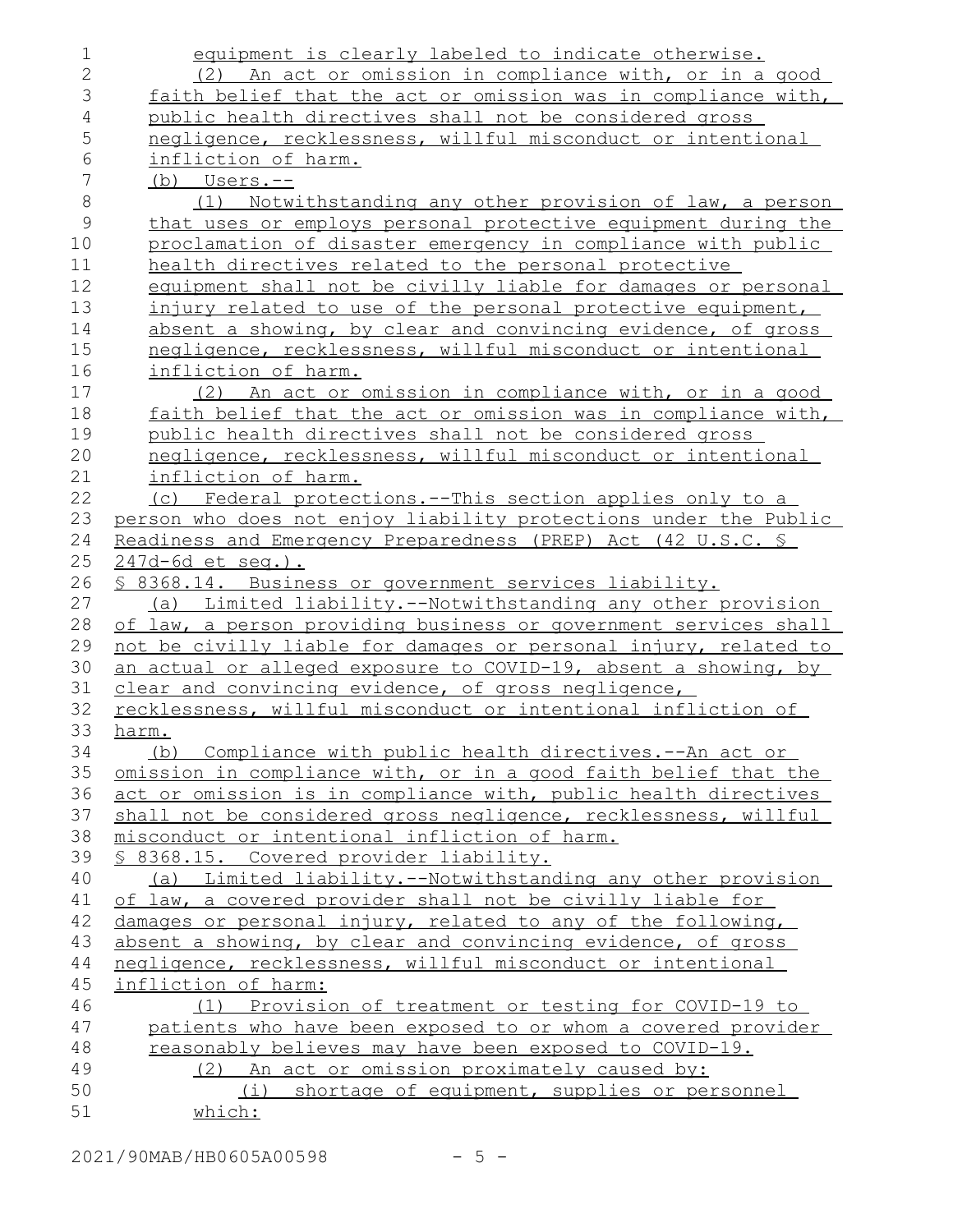| $\mathbf 1$  | (A) was a direct result of the demand for                                   |
|--------------|-----------------------------------------------------------------------------|
| $\mathbf{2}$ | testing for or treatment of COVID-19; and                                   |
| 3            | (B) was beyond the reasonable control of the                                |
| $\sqrt{4}$   | covered provider;                                                           |
| 5            | (ii) a number of patients in excess of the capacity                         |
| 6            | of a department or of a unit of a covered provider as a                     |
| 7            | direct result of the need to test for or treat COVID-19;                    |
| 8            | $or$                                                                        |
| 9            | (iii) compliance with public health directives                              |
| 10           | regarding the testing for and treatment of COVID-19.                        |
| 11           | (b) Compliance with public health directives.--An act or                    |
| 12           | <u>omission by a covered provider in compliance with, or in a good</u>      |
| 13           | faith belief that the act or omission was in compliance with,               |
| 14           | public health directives shall not be considered gross                      |
| 15           | negligence, recklessness, willful misconduct or intentional                 |
| 16           | infliction of harm.                                                         |
| 17           | § 8368.16. Application of subchapter.                                       |
| 18           | (a) Vicarious liability.--Vicarious liability shall not                     |
| 19           | attach to the employer of an individual who is otherwise immune             |
| 20           | under this subchapter or an executive order.                                |
| 21           | (b) Public health directives.--In determining civil                         |
| 22           | liability under this subchapter, a court shall:                             |
| 23           | (1) For a manufacturer, distributor, labeler or user,                       |
| 24           | consider public health directives which were in effect at the               |
| 25           | time of the manufacture, distribution, labeling, sale or use                |
| 26           | of the personal protective equipment.                                       |
| 27           | For a person providing business or government<br>(2)                        |
| 28           | services, user of personal protective equipment, school                     |
| 29           | entity or child-care facility, consider public health                       |
| 30           | directives which were in effect at the time an alleged act or               |
| 31           | omission occurred.                                                          |
| 32           | (3) For a covered provider, consider public health                          |
| 33           | directives which were in effect at the time an alleged act or               |
| 34           | omission occurred.                                                          |
| 35           | (c) Proclamation of disaster emergency.--This subchapter                    |
| 36           | shall apply to acts or omissions during a proclamation of                   |
| 37           | disaster emergency.                                                         |
| 38           | § 8368.17. Construction of subchapter.                                      |
| 39           | This subchapter shall not be construed to:                                  |
| 40           | (1) create a new cause of action;                                           |
| 41           | expand a civil or criminal liability otherwise<br>(2)                       |
| 42           | imposed;                                                                    |
| 43           | (3) limit a defense;                                                        |
| 44           | (4) affect the applicability of a statute which affords                     |
|              |                                                                             |
| 45           | greater protections to defendants than are provided under                   |
| 46           | this subchapter; or                                                         |
| 47           | (5) prevent an individual from filing a claim or                            |
| 48           | receiving benefits under the act of June 2, 1915 (P.L.736,                  |
| 49<br>50     | No.338), known as the Workers' Compensation Act, if otherwise<br>available. |